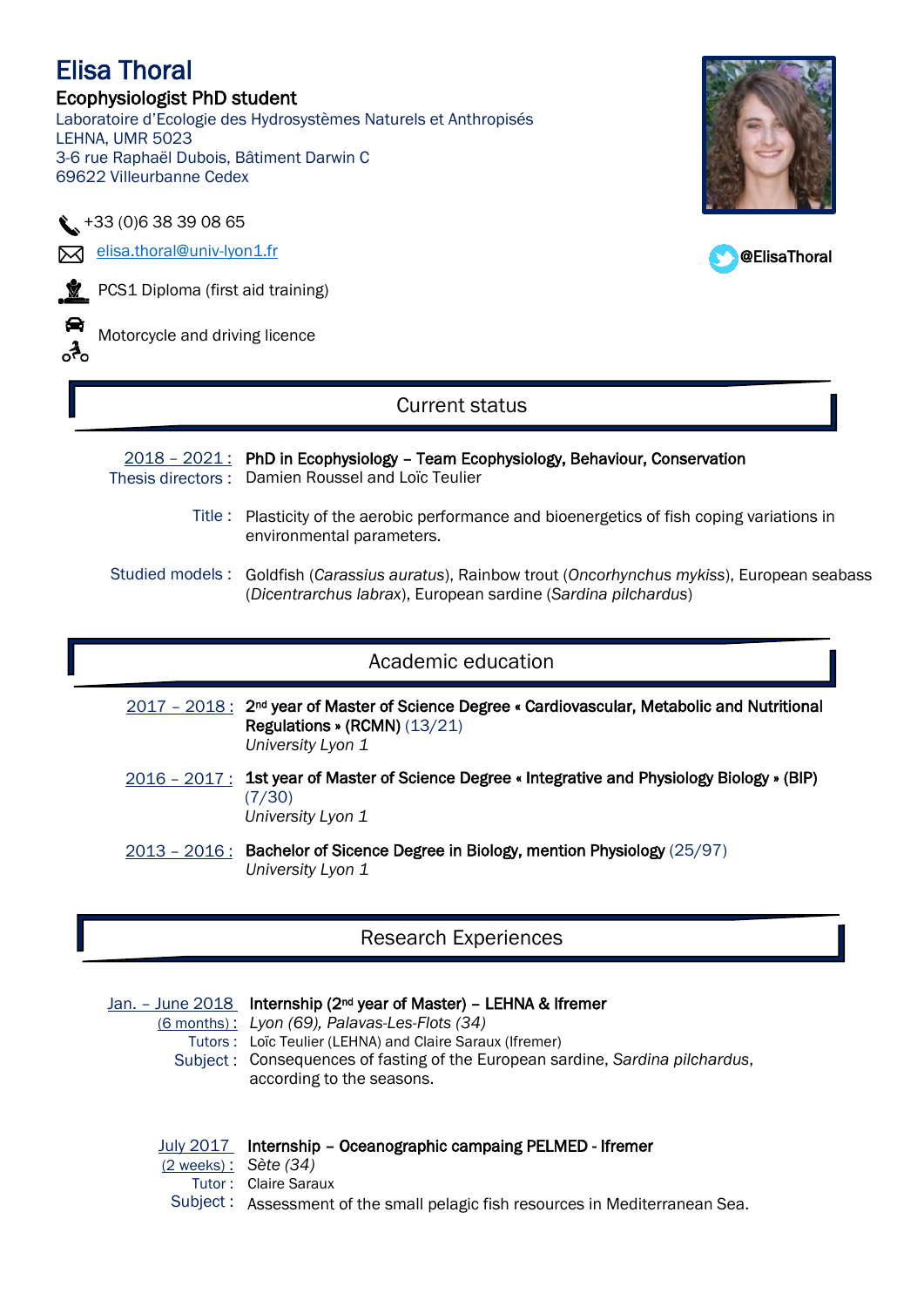| June 2017<br>$(2$ weeks):<br>$T$ utor:<br>Subject:            | Internship - LEHNA & Ifremer<br>Palavas-Les-Flots (34)<br>Loïc Teulier<br>Effects of the food size and quantity on the muscular bioenergetics in European<br>sardine, Sardina pilchardus.    |
|---------------------------------------------------------------|----------------------------------------------------------------------------------------------------------------------------------------------------------------------------------------------|
| Janv. - Feb. 2017<br><u>(6 weeks) :</u><br>Tutor:<br>Subject: | Internship $(1st$ year of Master) – LEHNA<br>Lyon (69)<br>Loïc Teulier<br>Impact of hypo-osmotic water on the mitochondrial respiration of the muscular<br>fibres of zebrafish, Danio rerio. |

# Collaboration & Mobility

| Sept. 2020:         | Collaboration with Julie Nati and David McKenzie - UMR MARBEC<br>Palavas-Les-Flots, 1 month                                                        |
|---------------------|----------------------------------------------------------------------------------------------------------------------------------------------------|
| Subject:            | Individual tolerance to hypoxia in the European seabass, Dicentrarchus labrax.                                                                     |
| Jan. - March 2020 : | Collaboration with Jean-Michel Weber - University of Ottawa<br>Ottawa, 2 months                                                                    |
| Subject:            | Consequences of lactate infusion on the glucose metabolism in the rainbow trout,<br>Oncorhynchus mykiss                                            |
| April 2019 :        | <b>Collaboration with Karine Salin - Ifremer, UMR LEMAR</b><br>Brest, 3 weeks                                                                      |
| Subject:            | Impact of acute in vitro variations of temperature and oxygen levels on<br>mitochondrial efficiency in the European seabass, Dicentrarchus labrax. |

# Practical and theoretical skills

| <b>Practical skills:</b>      | Measurement of the cellular respiration (Respirometers Oroboros®)<br>Studied models: Zebrafish (Danio rerio); Sardine (Sardina pilchardus); Seabream<br>(Sparus aurata); Chubs (Squalius cephalus)                |
|-------------------------------|-------------------------------------------------------------------------------------------------------------------------------------------------------------------------------------------------------------------|
|                               | Measurement of the mitochondrial efficiency to produce ATP (Respirometers<br>Oroboros <sup>®</sup> )<br>Studied models: Seabass (Dicentrarchus labrax)                                                            |
|                               | Swimming performance and respirometry (Loligo® Systems, PyroScience)<br>Studied models: Seabream (Sparus aurata); Chubs (Squalius cephalus); Goldfish<br>(Carassius auratus); Rainbow trout (Oncorhynchus mykiss) |
|                               | <b>Surgery - Double cannulation</b><br><b>Studied models: Rainbow trout (Oncorhynchus mykiss)</b>                                                                                                                 |
| Theorectical skills:          | Integrative physiology - Ecophysiology - Cellular and mitochondrial<br>metabolism - Fish physiology and anatomy                                                                                                   |
| Diploma et<br>qualifications: | Project designer animal experimentation level 1<br>TOEIC (850/990)<br>C2i Diploma (Computer and Internet Certificate)                                                                                             |
| Softwares:                    | <b>Biostatistics: R</b><br>Informatics : MS Office, Inkscape<br>Metabolism: Oxygen Logger (Pyroscience), DatLab                                                                                                   |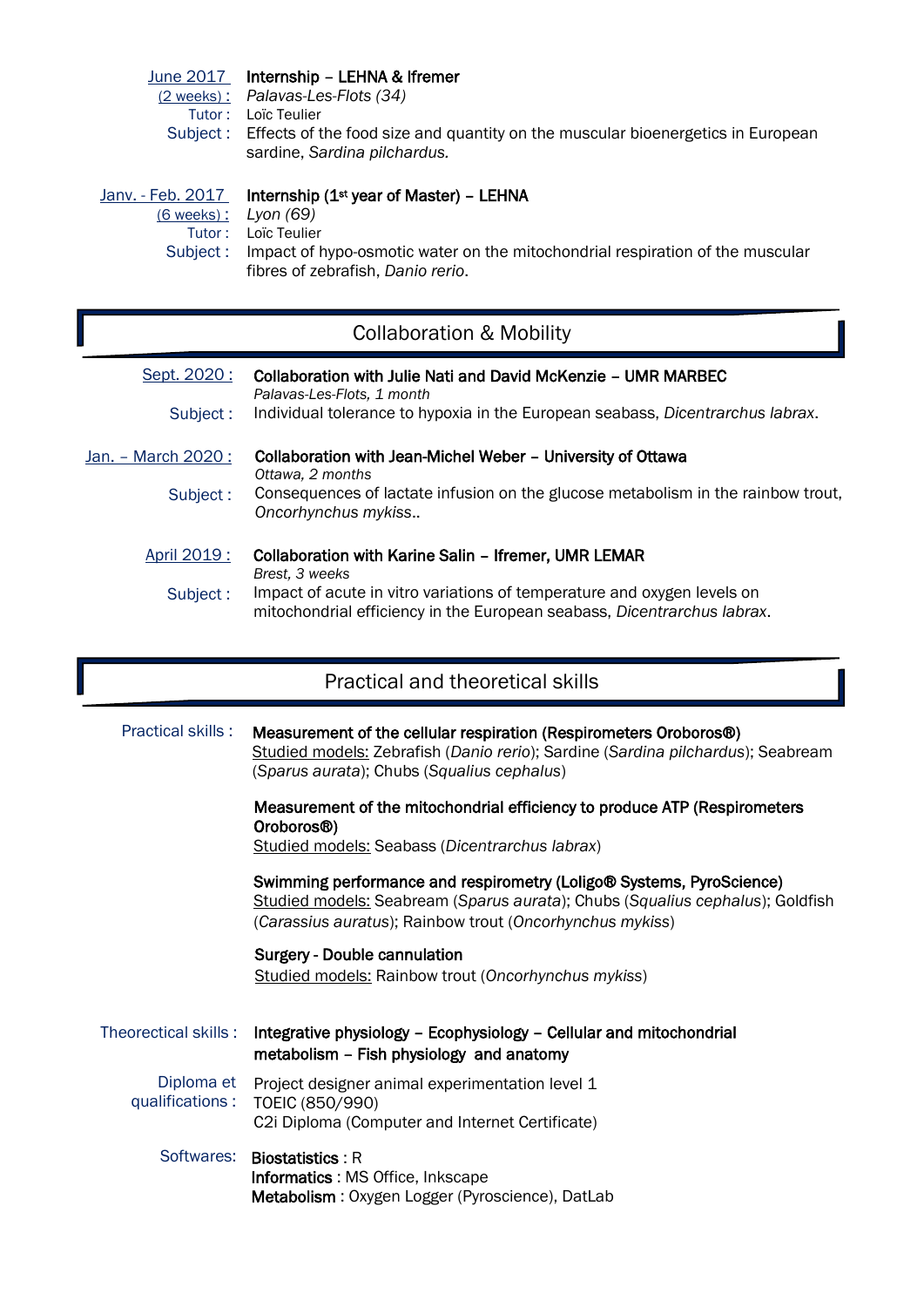## **Publications**

#### *In preparation*

Elisa Thoral, Elie Farhat, Hang Cheng, Damien Roussel, Jean-Michel Weber, Loïc Teulier. Long-term exposure to constant and intermittent hypoxia induce different metabolic adjustments depending on the level of integration in goldfish. *In prep.*

Elisa Thoral, Quentin Queiros, Damien Roussel, Gilbert Dutto, Eric Gasset, David McKenzie, Claire Saraux, Loïc Teulier. The seasonal-dependent metabolic consequences of fasting in the European sardine *Sardina pilchardus*. *In prep.*

Elisa Thoral, Quentin Queiros, Damien Roussel, Gilbert Dutto, Eric Gasset, David McKenzie, Caroline Romestaing, Claire Saraux, Loïc Teulier. Shrinking of fish: a bottom-up evidence from bioenergetics. *In prep*.

#### *Submitted*

Elisa Thoral, Loïc Teulier, Damien Roussel, Christos Chinopoulos, Karine Salin. Low oxygen levels can help to prevent the detrimental effect of acute warming on mitochondrial efficiency in fish. *Under review in Biology Letters.*

#### *Published*

Loïc Teulier, Elisa Thoral, Quentin Queiros, David J. McKenzie, Damien Roussel, Gilbert Dutto, Eric Gasset, Jérôme Bourjea, Claire Saraux (2019) Muscle bioenergetics of two emblematic Mediterranean fish species: *Sardina pilchardus* and *Sparus aurata*. *Comparative Biochemistry and Physiology, Part A*. 235: 174-179.

## **Conferences**

Chronic hypoxia acclimation and exercise enhance goldfish swimming performance. Elisa Thoral, Elie Farhat, Hang Cheng, Damien Roussel, Jean-Michel Weber, Loïc Teulier. Symposium of Animal Ecophysiology – 4th Edition, 28-30 October, Rennes, France. Talk.

The seasonal-dependent metabolic consequences of fasting in the European Sardine. Elisa Thoral, Quentin Queiros, David J. McKenzie, Damien Roussel, Gilbert Dutto, Eric Gasset, Jean-Hervé Bourdeix, Luisa Metral, Claire Saraux, Loïc Teulier. 20th Congress of the "French Group of Bioenergetic", 26-29 September, Autrans, France. Poster.

Food quality affects muscle bioenergetics of small pelagic fish. Elisa Thoral, Quentin Queiros, Damien Roussel, Gilbert Dutto, Eric Gasset, David J. McKenzie, Caroline Romestaing, Claire Saraux, Loïc Teulier. Annual meeting of the Society for Experimental Biology, 2-5 July, Séville, Spain. Talk.

Bioenergetics of two Mediterranean fish species are related to their swimming behaviour. Loïc Teulier, Elisa Thoral, Quentin Queiros, David J. McKenzie, Gilbert Dutto, Eric Gasset, Jérôme Bourjea, Claire Saraux. 56th Congress of the Canadian Society of Zoology, 15-19 May, Winnipeg, Canada. Talk.

Bioenergetics flexibility of zebra fish muscle facing environmental constraints: chronic hypoxia vs. ion poor water acclimation. Loïc Teulier, Ludovic Guillard, Elisa Thoral, Laetitia Averty, Angéline Clair, Julie Ulmann, Caroline Romestaing. Satellite symposium of the Canadian Society of Zoology "50 years of Comparative Biochemistry: The legacy of Peter W. Hochachka", 13-14 May, Winnipeg, Canada. Poster.